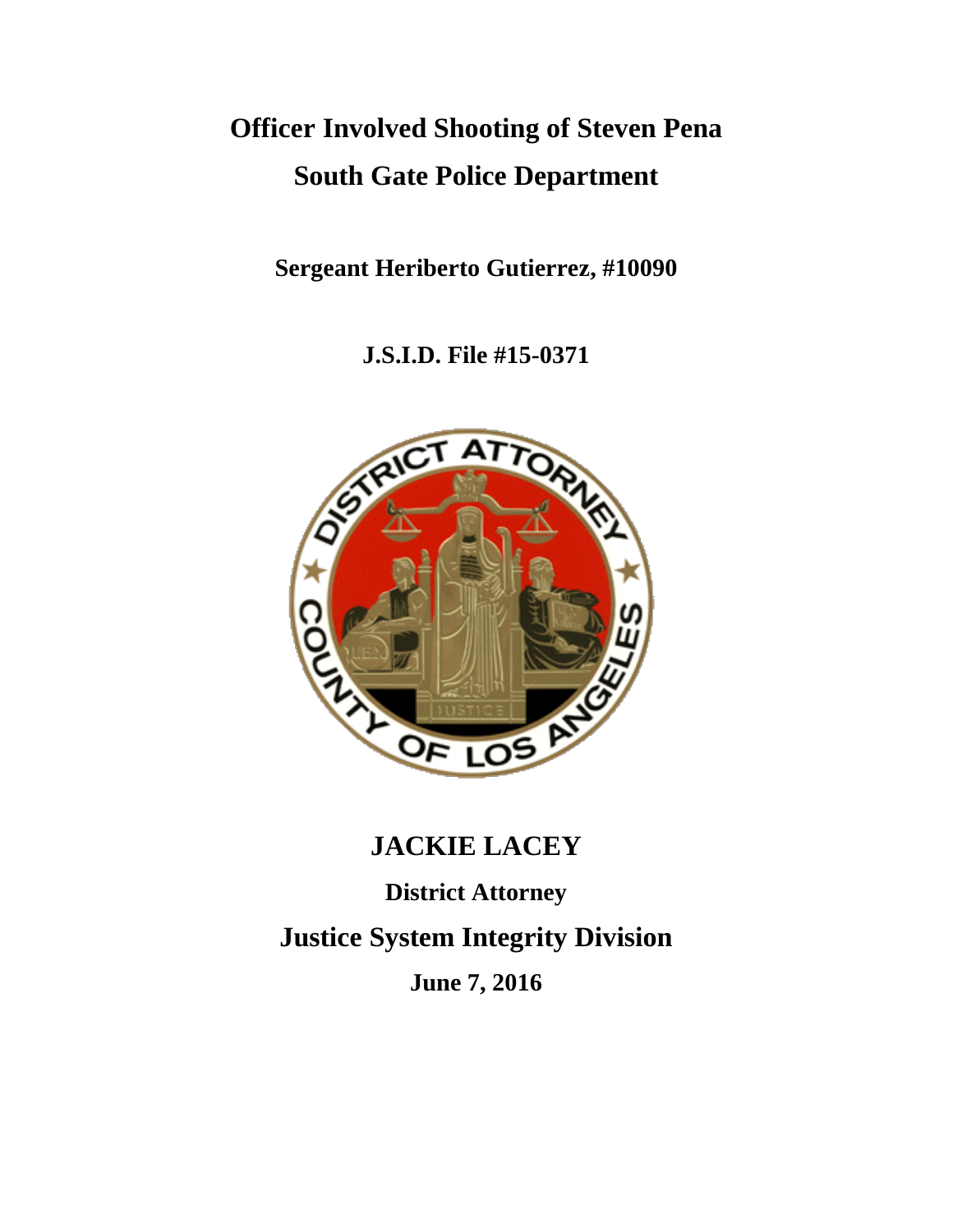#### **MEMORANDUM**

| TO:             | <b>CHIEF RANDALL DAVIS</b><br><b>South Gate Police Department</b><br>8620 California Avenue<br>South Gate, California 90280                     |
|-----------------|-------------------------------------------------------------------------------------------------------------------------------------------------|
|                 | <b>CAPTAIN STEVEN KATZ</b><br>Los Angeles County Sheriff's Department<br>Homicide Bureau<br>1 Cupania Circle<br>Monterey Park, California 91755 |
| FROM:           | <b>JUSTICE SYSTEM INTEGRITY DIVISION</b><br>Los Angeles County District Attorney's Office                                                       |
| <b>SUBJECT:</b> | <b>Officer Involved Shooting of Steven Pena</b><br>J.S.I.D. File No. 15-0371<br>L.A.S.D. File No. 015-00049-3199-055                            |
| DATE:           | June 7, 2016                                                                                                                                    |

The Justice System Integrity Division of the Los Angeles County District Attorney's Office has completed its review of the July 26, 2015, non-fatal shooting of Steven Pena by South Gate Police Department (SGPD) Sergeant Heriberto Gutierrez. It is our conclusion that Sergeant Gutierrez acted in lawful self-defense.

The District Attorney's Command Center was notified of the shooting on July 27, 2015, at approximately 2:34 a.m. The District Attorney Response Team (DART) responded and was given a briefing and a walk-through of the scene.

The following analysis is based on various reports prepared by Detectives Teri Bernstein and Angus Ferguson from the Los Angeles County Sheriff's Department's (LASD) Homicide Bureau.

## **PROLOGUE**

On July 26, 2015, at approximately 11:00 p.m., Joel Muniz Jr. was in the living room of his home at Katella Road in the City of South Gate when he noticed that a motion sensor light on his next door neighbor's property had turned on.<sup>1</sup> Through the window, Muniz noticed several Hispanic males, one of whom was later identified as Steven Pena, walking down his next door neighbor's driveway. Muniz became suspicious and went outside to look for the men. When Muniz looked down his neighbor's driveway, he saw that his neighbor's automatic gate had not been opened and noticed that an outside free standing shower fixture located in the

 $\overline{a}$ <sup>1</sup> To prevent confusion with his father Joel Muniz Sr., Joel Muniz Jr. is referred to as Muniz whereas his father is referred to as Joel Muniz Sr. or Muniz Sr..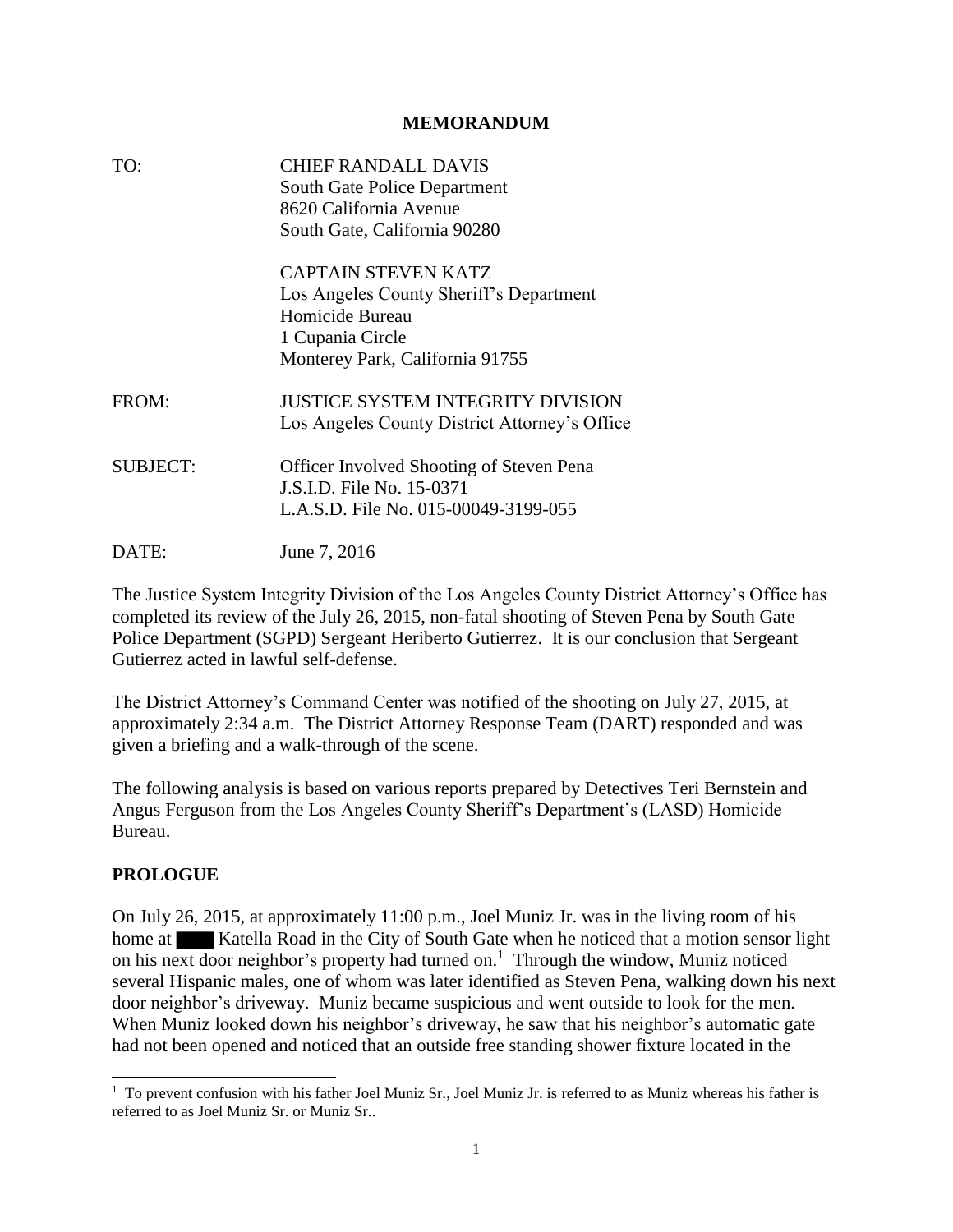backyard pool area of his home (Muniz's) was vibrating back and forth rapidly as if it had just been touched.<sup>2</sup> Muniz concluded that Pena and the other men had jumped over the cinder block wall and into his backyard pool area.

Muniz ran back into his residence, grabbed his gun, and walked into the kitchen where he told his mother Judith and father Joel Muniz Sr. that someone was in their backyard.<sup>3</sup> He exited the kitchen to the backyard pool area and made a sound as if he was racking a firearm in order to scare Pena and the other males.

Muniz heard the side pedestrian entrance door of the garage slam shut.<sup>4</sup> Muniz pounded on the door and yelled, "Who's in there, who's in there?" From inside the garage, he heard someone say, "Homie, go inside your house, so we can leave!" Muniz remained outside, yelled for his parents to call the police and told the men to come out of the garage. The men told Muniz to "get the fuck out of here, go inside" but Muniz refused. Muniz rolled up the garage door and saw Pena and two other men pointing guns at him as his mother, father, wife and three sisters stood behind him. Muniz warned his family members that Pena and his companions had guns and told them to call the police. Lilibeth, Muniz's sister, called 9-1-1.

In order to protect his family members, Muniz tried to hold back Pena and his two companions as they came out of the garage. However, Pena's two companions broke away and escaped over the cinder block wall. Pena, who remained behind, grabbed Muniz by the neck and pointed a gun at his head while telling him "You're gonna fuckin die right now, you gonna fuckin die."

Muniz's mother, Judith, suddenly grabbed the barrel of Pena's gun as Violeta, Muniz's wife, also attempted to disarm Pena. Joel Muniz, Sr., seeing the struggle, struck Pena in the head with a log of firewood to no effect. Muniz pushed Pena into the pool, jumped in and fought for control of Pena's gun. Violeta, who had fallen into the pool with Pena, wrestled the gun out of Pena's hand and threw it as Muniz struggled to restrain him.

As Muniz held Pena in a chokehold and pushed him into the water, Pena pulled a second gun out of his waistband and attempted to aim at Muniz as they wrestled. Violeta saw the second gun and pried it out of Pena's hand before he could shoot. Violeta threw the gun outside of the pool towards the cinder block wall which Pena and his companions had leapt over to trespass onto the property.<sup>5</sup> Muniz, who is much taller in stature than Pena and heavier, continued to struggle with Pena whom he noticed was extremely strong and seemed to be under the influence of narcotics.

 $\overline{\phantom{a}}$ 

<sup>&</sup>lt;sup>2</sup> Muniz's neighbor's driveway runs parallel to the west exterior wall of Muniz's home and a cinder block wall which separates Muniz's backyard pool area from his neighbor's property. The wall is low enough that the shower fixture in Muniz's backyard is visible from his neighbor's property.

 $3 \text{ M}$ uniz had left the gun unloaded after a recent trip to the shooting range.

<sup>4</sup> Muniz's garage has been converted into storage and bathroom quarters and is located next to the backyard pool and patio area.

<sup>&</sup>lt;sup>5</sup> Two loaded guns (a .380 caliber semi-automatic and a 9 mm Glock semi-automatic) were recovered by police investigators from the concrete perimeter of the pool. Investigators did not find a third gun (a silver revolver) which Muniz also saw in Pena's possession. DNA testing of the guns found around the perimeter of the pool was either inconclusive or did not match Pena.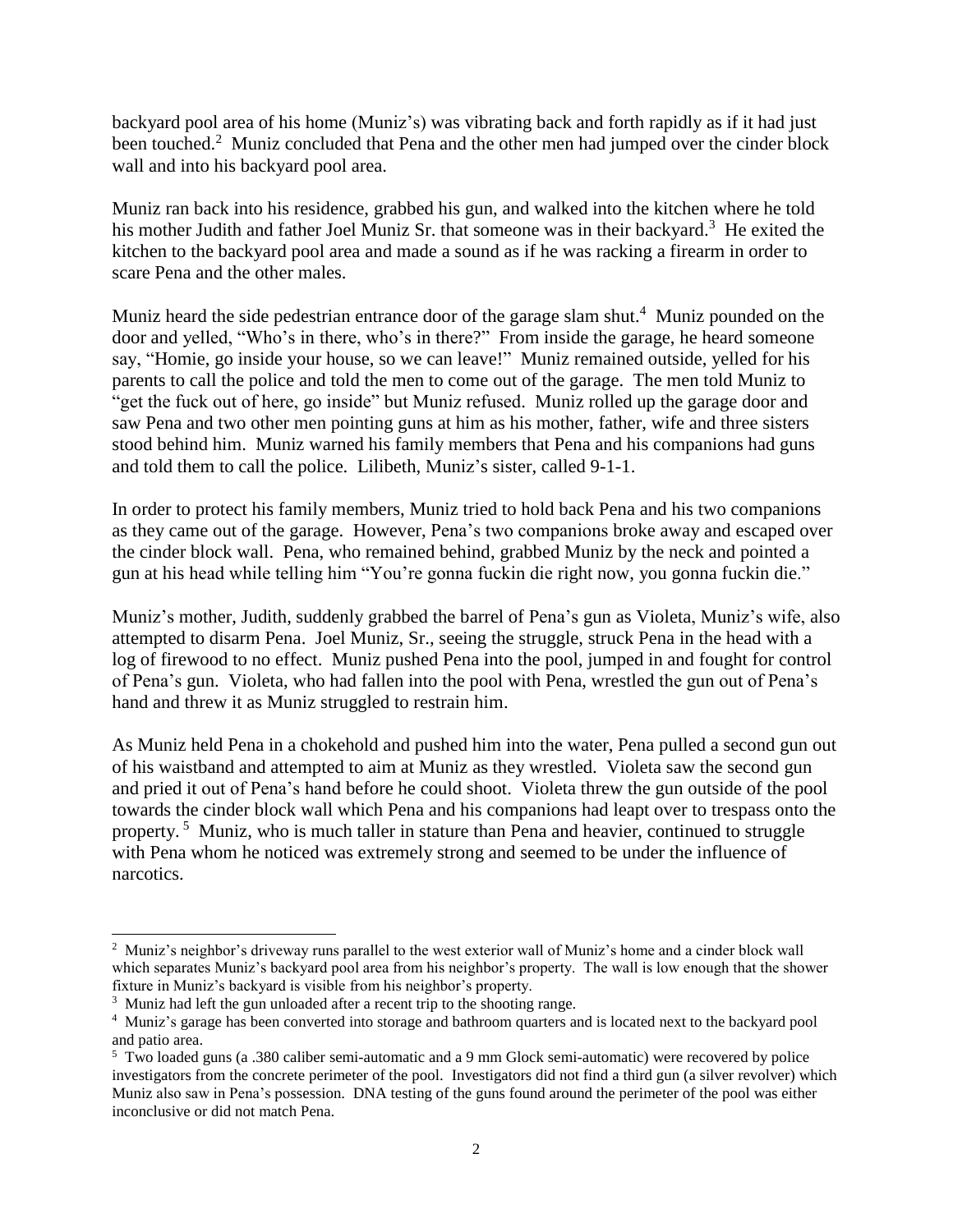SGPD Officer Albert Rodriguez arrived at Muniz's residence and entered the backyard where he saw Muniz restraining Pena in a chokehold in the pool. <sup>6</sup> Rodriguez instructed Muniz to bring Pena to the edge of the pool where Muniz helped him bring Pena out of the water. Muniz assisted Rodriguez in holding Pena face down on the concrete as Rodriguez grasped Pena's right arm to handcuff him. Pena suddenly pulled his arm away and pushed himself up. Rodriguez and Muniz struck Pena as Rodriguez repeatedly ordered him to get down and both men struggled to restrain him. Pena momentarily went down to the ground but then pushed himself upright again, grabbed the handle of Rodriguez's gun and pulled it causing Rodriguez to almost lose his balance. Rodriguez punched Pena, kicked him in the stomach and pushed him away to prevent him from un-holstering the gun. Rodriguez was surprised by Pena's strength and believed he was under the influence of drugs or adrenaline.

Pena ran towards the backyard gate where several of Muniz's family members were gathered. Fearing that Pena would hurt them or get away, Rodriguez fired his Taser and hit Pena in the back.<sup>7</sup> Pena froze momentarily but suddenly ran away from Rodriguez who lost control of the Taser as Pena pulled away from him.<sup>8</sup>

Rodriguez called for back-up assistance and recovered the Taser moments before Pena ran into the cinder block wall separating Muniz's backyard from his neighbor's property and broke through the top portion of the wall.<sup>9</sup> Muniz grasped Pena's sweater but was unable to hold on as Pena pulled him over the partially collapsed wall and then broke away from him. Rodriguez and Muniz chased after Pena as he ran west down Katella Road.

Simultaneously, Sergeant Heriberto Gutierrez, who was responding to the 9-1-1 call made by Muniz's sister and to Rodriguez's call for back up, arrived in front of the Muniz residence where he noticed several of Muniz's family members outside screaming. Muniz ran westbound past Gutierrez's car and yelled "he's getting away, get him!" as he chased after Pena.<sup>10</sup> Gutierrez took the lead in the chase as Rodriguez and Muniz followed him west on Katella Road after Pena.

Gutierrez momentarily lost sight of Pena as Pena ran behind several cars parked in the driveway of 5212 Katella Road, west of the Muniz residence. At the end of the driveway, Pena scaled a wrought iron gate, jumped over, and waited by the gate. Moments later, as Gutierrez approached the gate, Pena aimed a handgun at him through the bars of the wrought iron fence. Fearing that he would be killed, Gutierrez fired his service weapon at Pena and shot him in the right bicep. Rodriguez, who was on the east side of the driveway and whose view was blocked by a parked vehicle, did not see the shooting but heard gunshots.

l

<sup>&</sup>lt;sup>6</sup> Rodriguez and Sergeant Gutierrez were notified by dispatch of a burglary at Katella Road.

 $7$  A Taser fires two electrode darts which are connected to the device with thin metal wires that are used as a conduit for electrical impulses designed to stun and immobilize a target when the Taser is triggered.

<sup>&</sup>lt;sup>8</sup> A sweatshirt worn by Pena was later recovered and investigators found two Taser darts attached to this item. Based on the evidence reviewed, it appears that the sweatshirt worn by Pena prevented the Taser darts from imbedding into his torso and rendered the device ineffective.

<sup>9</sup> SGPD Officer Rodriguez observed Pena as he literally ran through the wall that partially collapsed on impact.

 $10$  Sergeant Heriberto Gutierrez did not know the identity of the individuals outside the Muniz residence including Joel Muniz Jr. who was chasing Pena.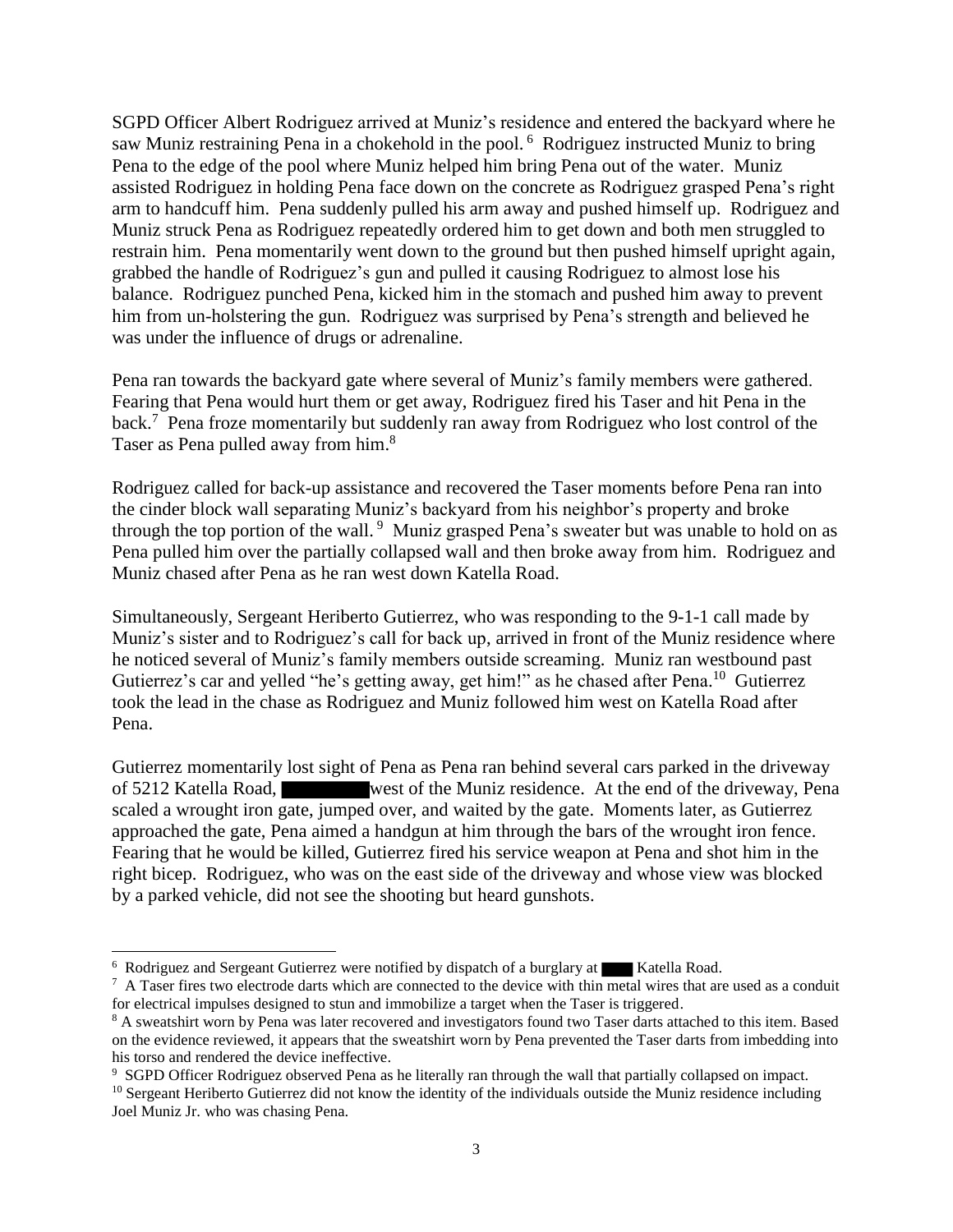After being shot, Pena ran through the backyard at 5212 Katella where he knocked down a temporary wood fence separating the property from the backyard of the property at 5203 Brookdale Road.<sup>11</sup> Pena ran through the yard of 5203 Brookdale Road and jumped over a fence to the adjoining property at 5209 Brookdale Road. Gutierrez and Rodriguez followed the blood trail left by Pena and found him hiding under a vehicle parked in the driveway of 5209 Brookdale Road. Gutierrez and Rodriguez ordered Pena to come out but Pena did not comply. Other officers and paramedics responded to the location. Pena eventually crawled out and was taken into custody.

Pena was transported to a local hospital where he was treated for a gunshot injury to his right bicep. LASD Investigators and support personnel from the LASD were unable to locate the firearm Pena pointed at Gutierrez.

LASD Scientific Services Bureau (SSB) personnel processed the two firearms used by Pena recovered from next to the Muniz family's pool but were unable to develop or lift any latent fingerprints. DNA analysis of samples taken from Pena and the two firearms was inconclusive.<sup>12</sup>

In case VA139721, Pena was charged with making criminal threats in violation of Penal Code section 422, assault with a semi-automatic firearm in violation of Penal Code section 245(b), false imprisonment by violence in violation of Penal Code section 236, burglary in violation of Penal Code section 459, possession of a firearm by a felon in violation of Penal Code section  $29800(a)(1)$ , illegal possession of ammunition in violation of Penal Code section 30305(a)(1), resisting an executive officer in violation of Penal Code section 69 and attempted removal of a firearm from a peace officer in violation of Penal Code section 148. Several firearms enhancements and enhancements pertaining to Pena's prior criminal convictions were appended to these charges. Pretrial in this matter is currently set for June 8, 2016.

## **CONCLUSION**

 $\overline{a}$ 

The use of deadly force in self-defense is justifiable if the person claiming the right actually and reasonably believed the following: (1) that he was in imminent danger of being killed or suffering great bodily injury; (2) that the immediate use of force was necessary to defend against that danger; and (3) that he used no more force than was reasonably necessary to defend against that danger. See, *CALCRIM No. 505*.

The test for whether an officer's actions were objectively reasonable is "highly deferential to the police officer's need to protect himself and others." *Munoz v. City of Union City* (2004) 120 Cal.App.4<sup>th</sup> 1077, 1102. Reasonableness of force used by an officer depends on the facts and circumstances of each particular case, including the severity of the crime at issue, whether the suspect poses an immediate threat to the safety of the officers or others, and whether he is actively resisting arrest or attempting to evade arrest by flight. *Graham v. Connor* (1989) 490 U.S. 386, 396. "The reasonableness of the particular force used must be judged from the

 $11$  Extensive construction was in progress in the backyard at 5203 Brookdale Road.

 $12$  Swabs taken of several parts of these two guns either contained no DNA or contained DNA mixtures from several contributors that were too complex to reliably analyze or contained DNA in such small quantities from unidentified possible contributors that could not be reliably analyzed.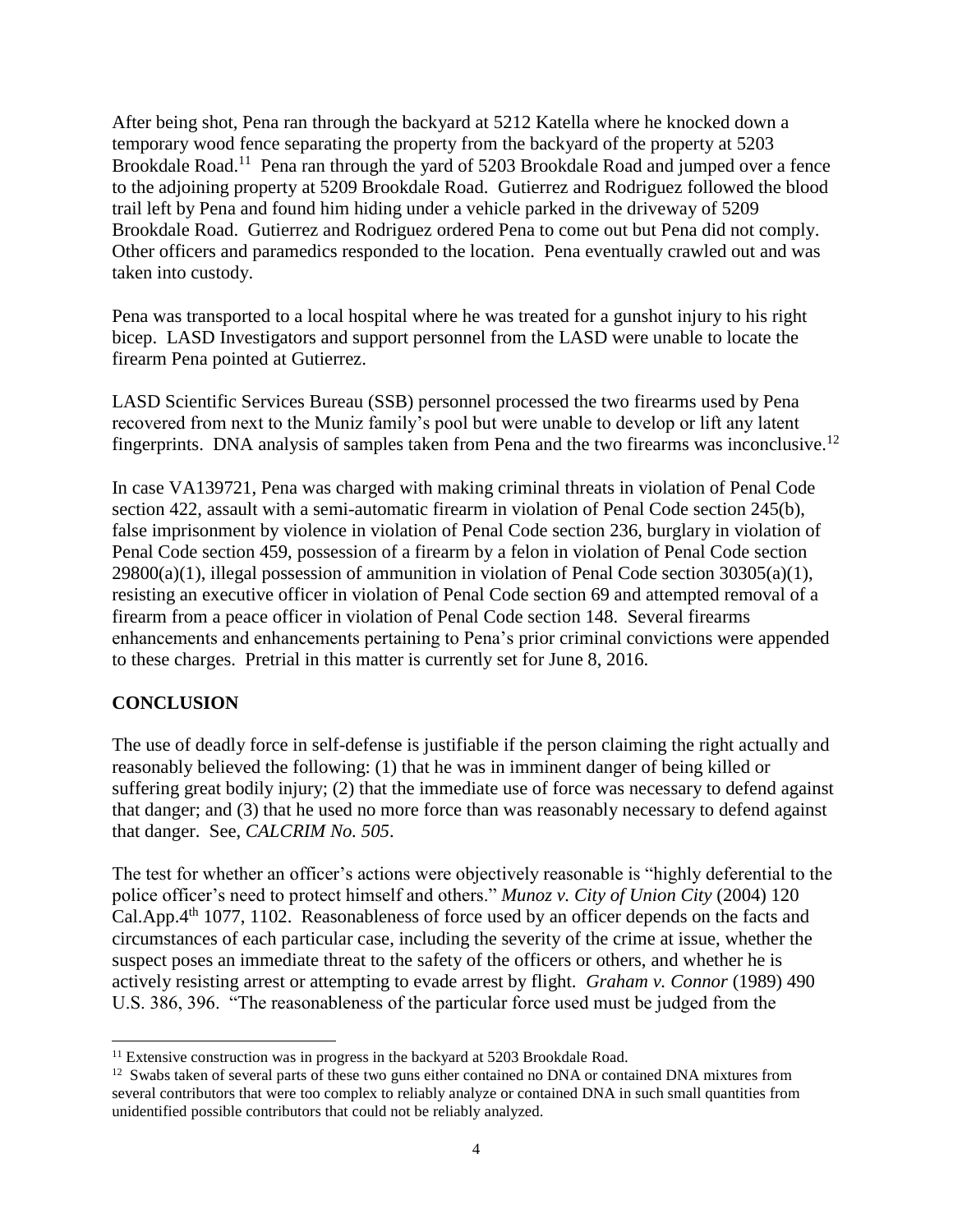perspective of a reasonable officer on the scene, rather than with the 20/20 vision of hindsight." *Id.* "The calculus of reasonableness must embody allowance for the fact that police are often forced to make split-second judgments—in circumstances that are tense, uncertain, and rapidly evolving—about the amount of force that is necessary in a particular situation." *Id.* at 396-97.

In California, the evaluation of the reasonableness of a police officer's use of deadly force employs a reasonable person acting as a police officer standard. *[People v. Mehserle](https://advance.lexis.com/api/document/collection/cases/id/55V4-VH01-F04B-N0PT-00000-00?context=1000516)*, (2012) 206 [Cal. App. 4th 1125, 1146 \(](https://advance.lexis.com/api/document/collection/cases/id/55V4-VH01-F04B-N0PT-00000-00?context=1000516)holding that California law "follows the objective 'reasonable person' standard—the trier of fact is required to evaluate the conduct of a reasonable person in the defendant's position [citations omitted] . . . the jury should consider all relevant circumstances surrounding the defendant's conduct. This enables the jury to evaluate the conduct of a reasonable person functioning as a police officer in a stressful situation—but this is not the same as following a special 'reasonable police officer' standard."

Actual danger is not necessary to justify the use of deadly force in self-defense. If one is confronted by the appearance of danger which one believes, and a reasonable person in the same position would believe, would result in death or great bodily injury, one may act upon those circumstances. The right of self-defense is the same whether the danger is real or apparent. *People v. Toledo* (1948) 85 Cal.App.2d 577; *See also People v. Minifie* (1996) 13 Cal.4th 1055, 1068; *People v. Clark* (1982) 130 Cal.App.3d 371, 377; *People v. Collins* (1961) 189 Cal.App.2d 575, 588.

The evidence presented in this case demonstrates that Sergeant Gutierrez reasonably believed that Pena posed a significant threat of death or serious physical injury when he pointed a firearm at him.

Prior to Gutierrez's arrival at the Muniz residence, Pena had engaged in a series of violent acts which posed a significant threat of death or serious physical injury to Muniz and his family members. Muniz pointed a loaded firearm at Muniz, Muniz's father, mother and siblings. When Muniz attempted to protect his family, Pena held a gun to his head and threatened to kill him. Pena was unfazed by being struck in the head with a log by Muniz's father. Pena continued his assaultive behavior against Muniz and his family members. During the struggle to subdue him in the pool, Pena produced not one but two separate loaded handguns which Violeta Muniz fortunately was able to force out of his hand.

Pena's assaultive and dangerous conduct did not stop after Muniz was finally able to restrain him by holding him in a chokehold. When Officer Rodriguez attempted to take Pena into custody with Muniz's assistance, Pena fought both men and attempted to take Rodriguez's handgun. When hit by a Taser, Pena was only momentarily stunned before he ran away and crashed through and over a cinder block wall.

When Sergeant Gutierrez finally caught up with Pena at 5212 Katella Road, Pena, without hesitation, pointed a firearm directly at him, as he had in the case of Joel Muniz Jr. and his family members. In fear for his life, Gutierrez shot Pena.